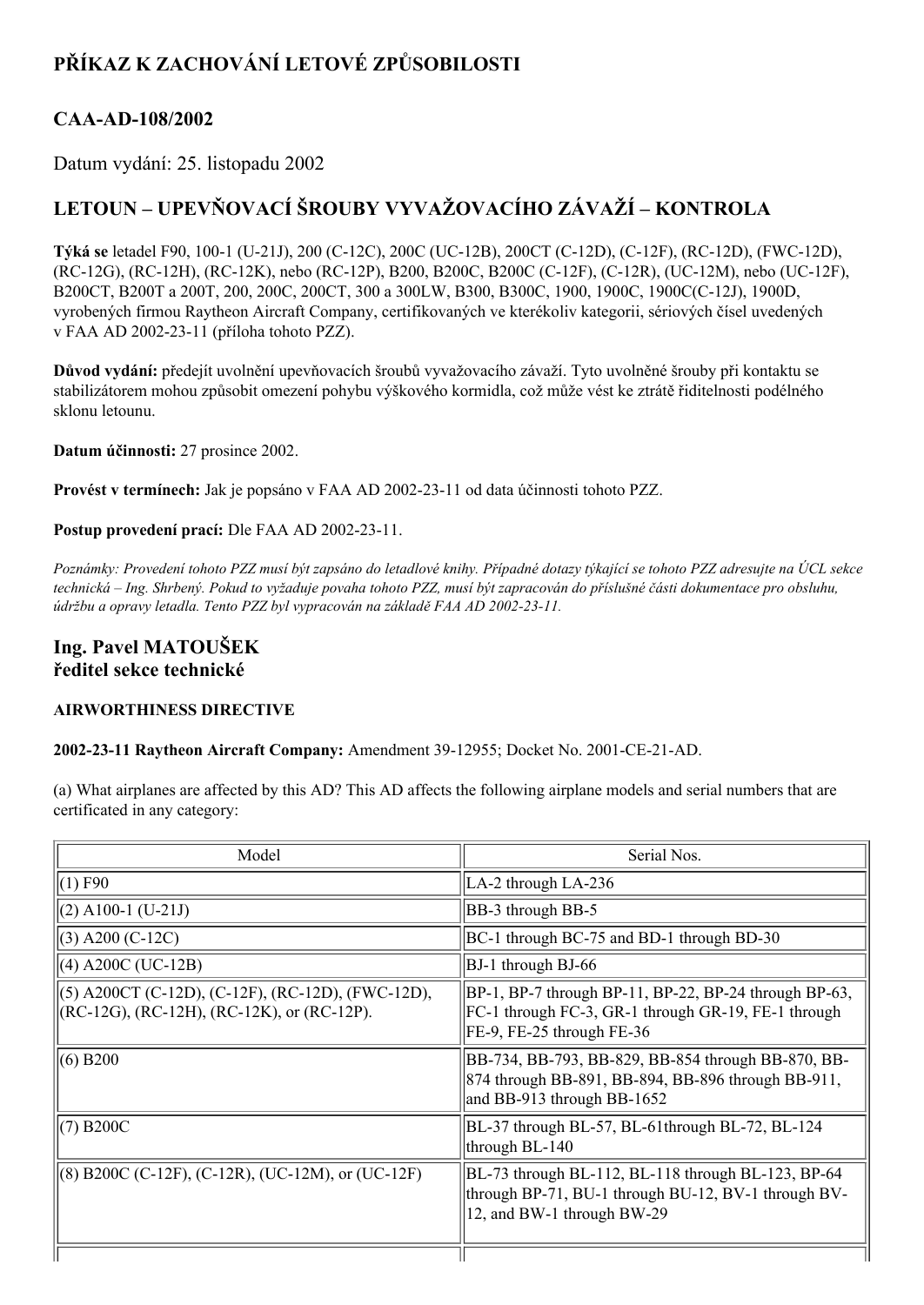| $\ $ (9) B200CT           | BN-2 through BN-4, FG-1 and FG-2                                                                                                                  |  |
|---------------------------|---------------------------------------------------------------------------------------------------------------------------------------------------|--|
| $\ $ (10) B200T and 200T  | BT-1 through BT-38                                                                                                                                |  |
| $\left  (11) 200 \right $ | BB-2, BB-6 through BB-733, BB-735 through BB-792,<br>BB-794 through BB-828, BB-830 through BB-853, BB-<br>872, BB-873, BB-892, BB-893, and BB-912 |  |
| $\ $ (12) 200C            | BL-1 through BL-23 and BL-25 through BL-36                                                                                                        |  |
| $\ $ (13) 200CT           | $BN-1$                                                                                                                                            |  |
| $\ $ (14) 300 and 300LW   | FA-1 through FA-230 and FF-1through FF-19                                                                                                         |  |
| $\ $ (15) B300            | FL-1 through FL-241                                                                                                                               |  |
| $(16)$ B300C              | FM-1 through FM-9 and FN-1                                                                                                                        |  |
| $\parallel$ (17) 1900     | $UA-2$ and $UA-3$                                                                                                                                 |  |
| $\ $ (18) 1900C           | UB-1 through UB-74 and UC-1 through UC-174                                                                                                        |  |
| $\ $ (19) 1900C(C-12J)    | UD-1 through UD-6                                                                                                                                 |  |
| (20) 1900D                | UE-1 through UE-358                                                                                                                               |  |

(b) *Who must comply with this AD?* Anyone who wishes to operate any of the airplanes identified in paragraph (a) of this AD must comply with this AD.

(c) *What problem does this AD address?* The actions specified by this AD are intended to prevent the balance weight attachment screws from becoming loose. Loose screws could come into contact and interfere with the horizontal stabilizer. This interference could restrict elevator movement and result in loss of elevator pitch control.

(d) *What actions must I accomplish to address this problem?* To address this problem, you must accomplish the following:

| Actions                                                                                                                                                                                                                                                                                                                                                                                                                                                                                                                                                                                                                                                                                        | Compliance                                                                                                      | Procedures                                                                                                                                                                                      |
|------------------------------------------------------------------------------------------------------------------------------------------------------------------------------------------------------------------------------------------------------------------------------------------------------------------------------------------------------------------------------------------------------------------------------------------------------------------------------------------------------------------------------------------------------------------------------------------------------------------------------------------------------------------------------------------------|-----------------------------------------------------------------------------------------------------------------|-------------------------------------------------------------------------------------------------------------------------------------------------------------------------------------------------|
| $(1)$ Check the airplane logbook to<br>determine whether the elevator(s)<br>has/have been removed. The<br>owner/operator holding at least a<br>private pilot certificate as authorized<br>by section 43.7 of the Federal Aviation<br>Regulations (14 CFR 43.7) may check<br>the airplane logbook.                                                                                                                                                                                                                                                                                                                                                                                              | Within the next 200 hours time-in-<br>service (TIS) after January 10, 2003<br>(the effective date of this AD).  | No special procedures required to<br>check the logbook. Raytheon<br>Mandatory Service Bulletin SB 27-<br>3187, Rev. 1, Revised: September,<br> 2001,<br>references this airplane logbook check. |
| $(2)$ If, by checking the airplane<br>logbook:<br>$(i)$ the pilot can positively show that<br>both elevators have never been<br>removed, then the requirements of<br>paragraphs $(d)(2)(ii)$ and $(d)(3)$ of this<br>AD do not apply. You must make an<br>entry into the aircraft records that<br>shows compliance with this portion of<br>the AD, in accordance with section<br>43.9 of the Federal Aviation<br>Regulations (14 CFR 43.9).<br>$(i)$ the pilot identifies that the<br>elevator(s) has/have been removed, or<br>if complete records of elevator(s) do<br>not exist,<br>inspect the elevator balance weight<br>attachment screws to determine if they<br>are the correct length. | Within the next 200 hours time-in-<br>service (TIS) after January 10, 2003,<br>(the effective date of this AD). | In accordance with the<br>Accomplishment<br>Instructions section of Raytheon<br>Mandatory Service Bulletin SB 27-<br>3187, Rev. 1, Revised:<br>September, 2001.                                 |
| $(3)$ If, during the inspection required in  Not applicable<br>paragraph (d)(2)(ii) of this AD,                                                                                                                                                                                                                                                                                                                                                                                                                                                                                                                                                                                                |                                                                                                                 | In accordance with the<br>Accomplishment Instructions                                                                                                                                           |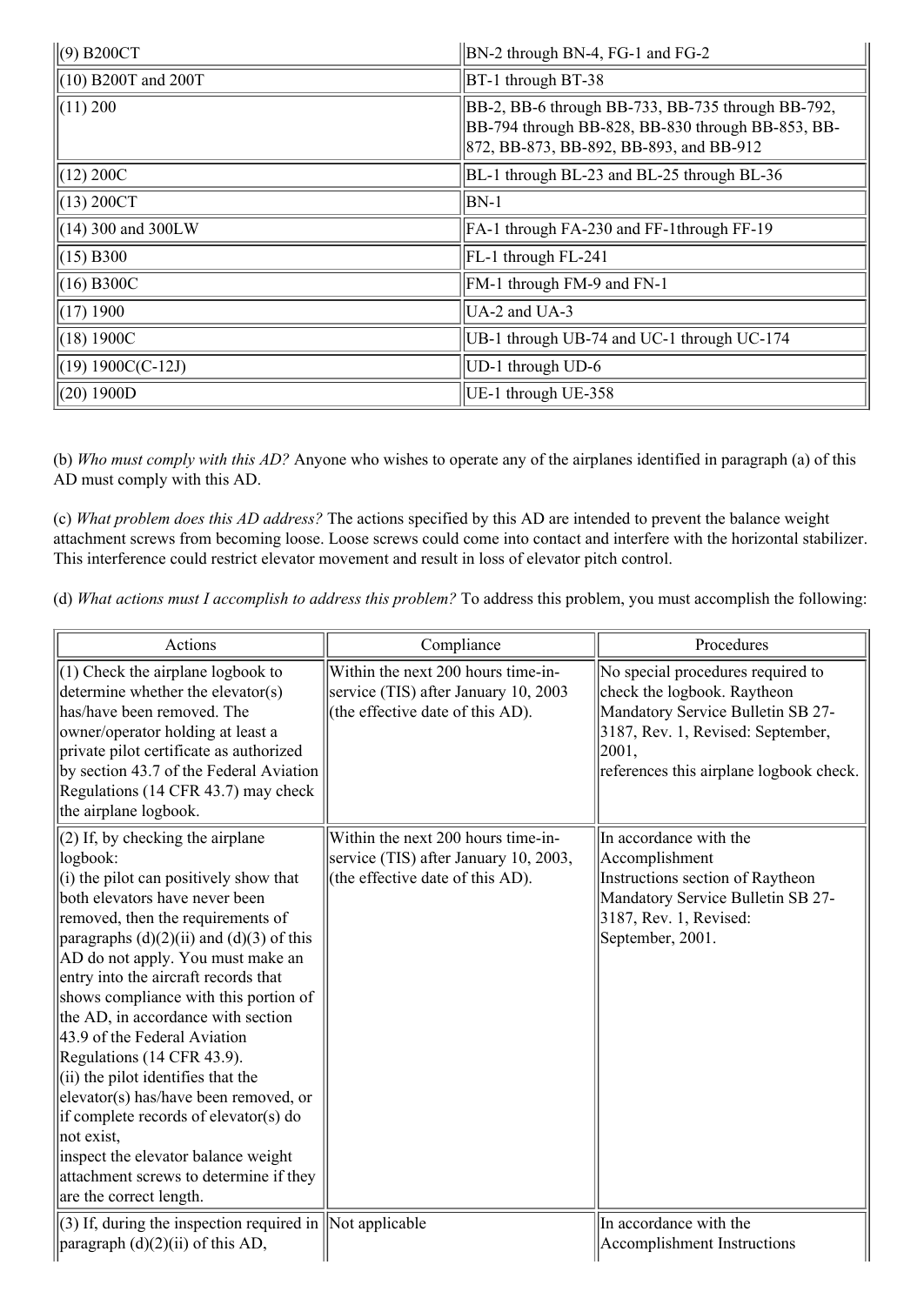| the elevator balance weight attachment<br>screws are found to be the correct<br>length, paragraph $(d)(4)$ of this AD<br>does not apply.                                                                                                                                                                                                                                                                                                                                                                                                                             |                                                                  | section of Raytheon<br>Mandatory Service Bulletin SB 27-<br>3187, Rev. 1 Revised: September,<br>2001.                                                                                                     |
|----------------------------------------------------------------------------------------------------------------------------------------------------------------------------------------------------------------------------------------------------------------------------------------------------------------------------------------------------------------------------------------------------------------------------------------------------------------------------------------------------------------------------------------------------------------------|------------------------------------------------------------------|-----------------------------------------------------------------------------------------------------------------------------------------------------------------------------------------------------------|
| $(4)$ If, during the inspection required in Prior to further flight after the<br>$\frac{1}{2}$ paragraph $(d)(2)(ii)$ of this AD, the<br>elevator balance weight attachment<br>$ s$ crew(s) is/are found to be the<br>incorrect length, remove and rebalance<br>the elevator(s) by installing the balance<br>weights with the appropriate new<br>elevator balance weight attachment<br>bolts, part number $(P/N)$ in the range of<br>NAS6703HU12 through<br>NAS6703HU22, that have drilled head<br>and are secured with safety wire, and<br>re-install the elevator. | inspection required in paragraph $(d)(2)$<br>$(iii)$ of this AD. | In accordance with the<br>Accomplishment<br>Instructions section of Raytheon<br>Mandatory Service Bulletin SB 27-<br>3187, Rev. 1, Revised:<br>September, 2001, and the applicable<br>maintenance manual. |
| $(5)$ Do not install, on any affected<br>airplane, an elevator that has been<br>rebalanced unless it has been<br>rebalanced by installing the balance<br>weights with the appropriate new<br>elevator balance weight attachment<br>bolts, P/N in the range of<br>NAS6703HU12 through<br>NAS6703HU22, that have drilled<br>heads and are secured with safety wire.                                                                                                                                                                                                    | As of January 10, 2003 (the effective<br>date of this AD).       | Not applicable.                                                                                                                                                                                           |

**Note 1:** The compliance times specified in Raytheon Mandatory Service Bulletin SB 27-3187, Rev. 1, Revised: September, 2001, are different from those required by this AD. The compliance times in this AD take precedence over those in the service bulletin.

(e) *Can I comply with this AD in any other way?* You may use an alternative method of compliance or adjust the compliance time if:

(1) Your alternative method of compliance provides an equivalent level of safety; and

(2) The Manager, Wichita Aircraft Certification Office (ACO), approves your alternative. Submit your request through an FAA Principal Maintenance Inspector, who may add comments and then send it to the Manager, Wichita ACO.

**Note 2:** This AD applies to each airplane identified in paragraph (a) of this AD, regardless of whether it has been modified, altered, or repaired in the area subject to the requirements of this AD. For airplanes that have been modified, altered, or repaired so that the performance of the requirements of this AD is affected, the owner/ operator must request approval for an alternative method of compliance in accordance with paragraph (e) of this AD. The request should include an assessment of the effect of the modification, alteration, or repair on the unsafe condition addressed by this AD; and, if you have not eliminated the unsafe condition, specific actions you propose to address it.

(f) *Where can I get information about any alreadyapproved alternative methods of compliance?* Contact Paul DeVore, Aerospace Engineer, FAA, Wichita Aircraft Certification Office, 1801 Airport Road, Mid-Continent Airport, Wichita, Kansas 67209; telephone: (316) 946-4142; facsimile: (316) 946-4407.

(g) What if I need to fly the airplane to another location to comply with this  $AD$ ? The FAA can issue a special flight permit under Secs. 21.197 and 21.199 of the Federal Aviation Regulations (14 CFR 21.197 and 21.199) to operate your airplane to a location where you can accomplish the requirements of this AD.

(h) *Are any service bulletins incorporated into this AD by reference?* Actions required by this AD must be done in accordance with Raytheon Mandatory Service Bulletin SB 27-3187, Rev. 1, Revised: September, 2001. The Director of the Federal Register approved this incorporation by reference under 5 U.S.C. 552(a) and 1 CFR part 51. You may get copies from Raytheon Aircraft Company, P.O. Box 85, Wichita, Kansas 67201-0085; telephone: (800) 429-5372 or (316) 6763140. You may view copies at the FAA, Central Region, Office of the Regional Counsel, 901 Locust, Room 506,